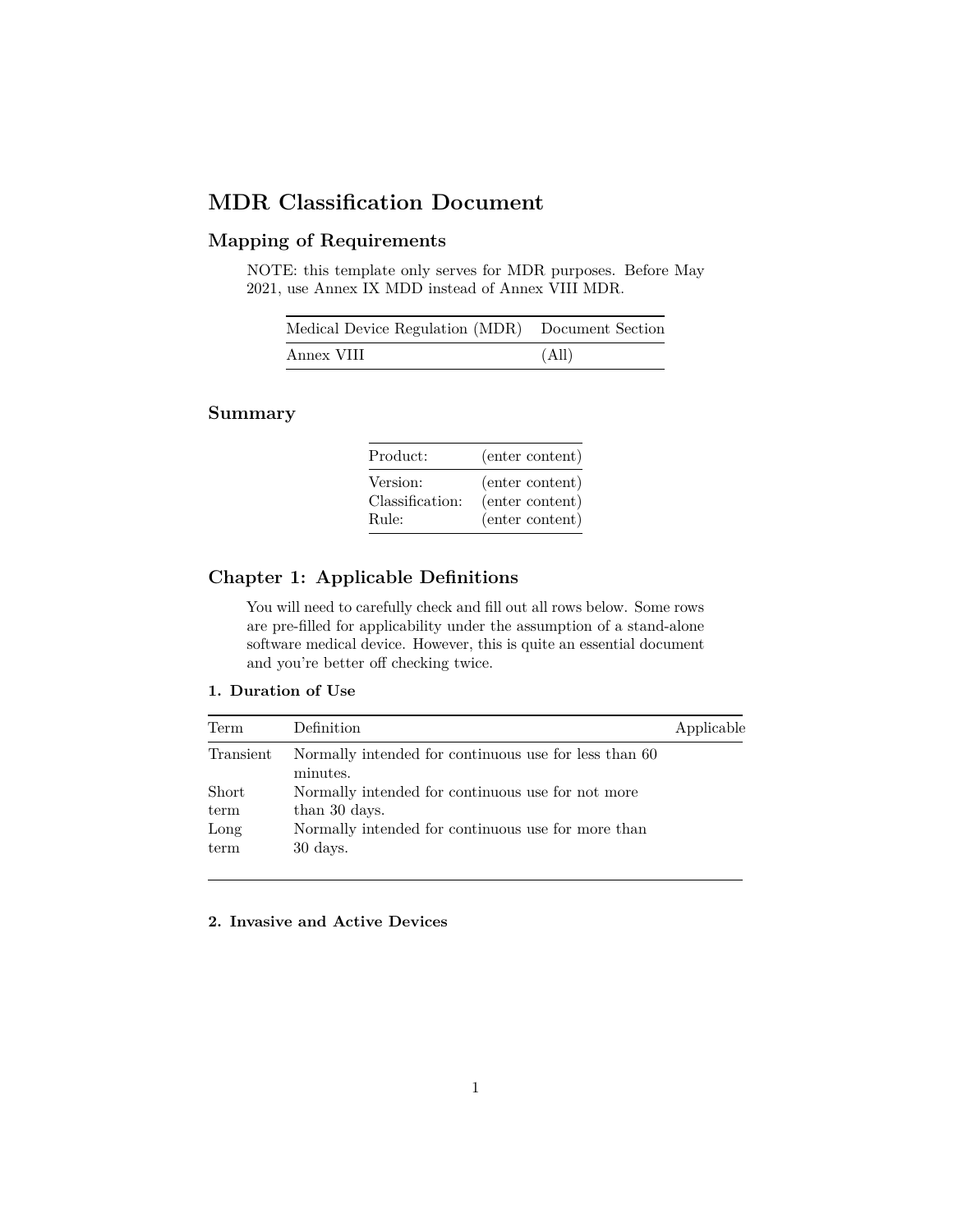| Definition                                                                                                                                                                                                                                                                                                                                                                                                                  | Applicable |
|-----------------------------------------------------------------------------------------------------------------------------------------------------------------------------------------------------------------------------------------------------------------------------------------------------------------------------------------------------------------------------------------------------------------------------|------------|
| 2.1 Body orifice means any natural<br>opening in the body, as well as the<br>external surface of the eyeball, or any<br>permanent artificial opening, such as a<br>$_{\rm stoma.}$                                                                                                                                                                                                                                          | No         |
| 2.2 Surgically invasive device<br>$means:(a)$ an invasive device which<br>penetrates inside the body through<br>the surface of the body, including<br>through mucous membranes of body<br>orifices with the aid or in the context<br>of a surgical operation; and (b) a<br>device which produces penetration<br>other than through a body orifice.                                                                          | No         |
| 2.3 Reusable surgical instrument<br>means an instrument intended for<br>surgical use in cutting, drilling,<br>sawing, scratching, scraping, clamping,<br>retracting, clipping or similar<br>procedures, without a connection to<br>an active device and which is intended<br>by the manufacturer to be reused after<br>appropriate procedures such as<br>cleaning, disinfection and sterilization<br>have been carried out. | No         |
| 2.4 Active therapeutic device<br>means any active device used, whether<br>alone or in combination with other<br>devices, tosupport, modify, replace or<br>restore biological functions or<br>structures with a view to treatment or<br>alleviation of anillness, injury or<br>disability.                                                                                                                                   |            |
| 2.5 Active device intended for<br>diagnosis and monitoring means<br>any active device used, whether alone<br>or in combination with other devices,<br>to supply information for detecting,<br>diagnosing, monitoring or treating<br>physio logical conditions, states of<br>health, illnesses or congenital<br>deformities.                                                                                                 |            |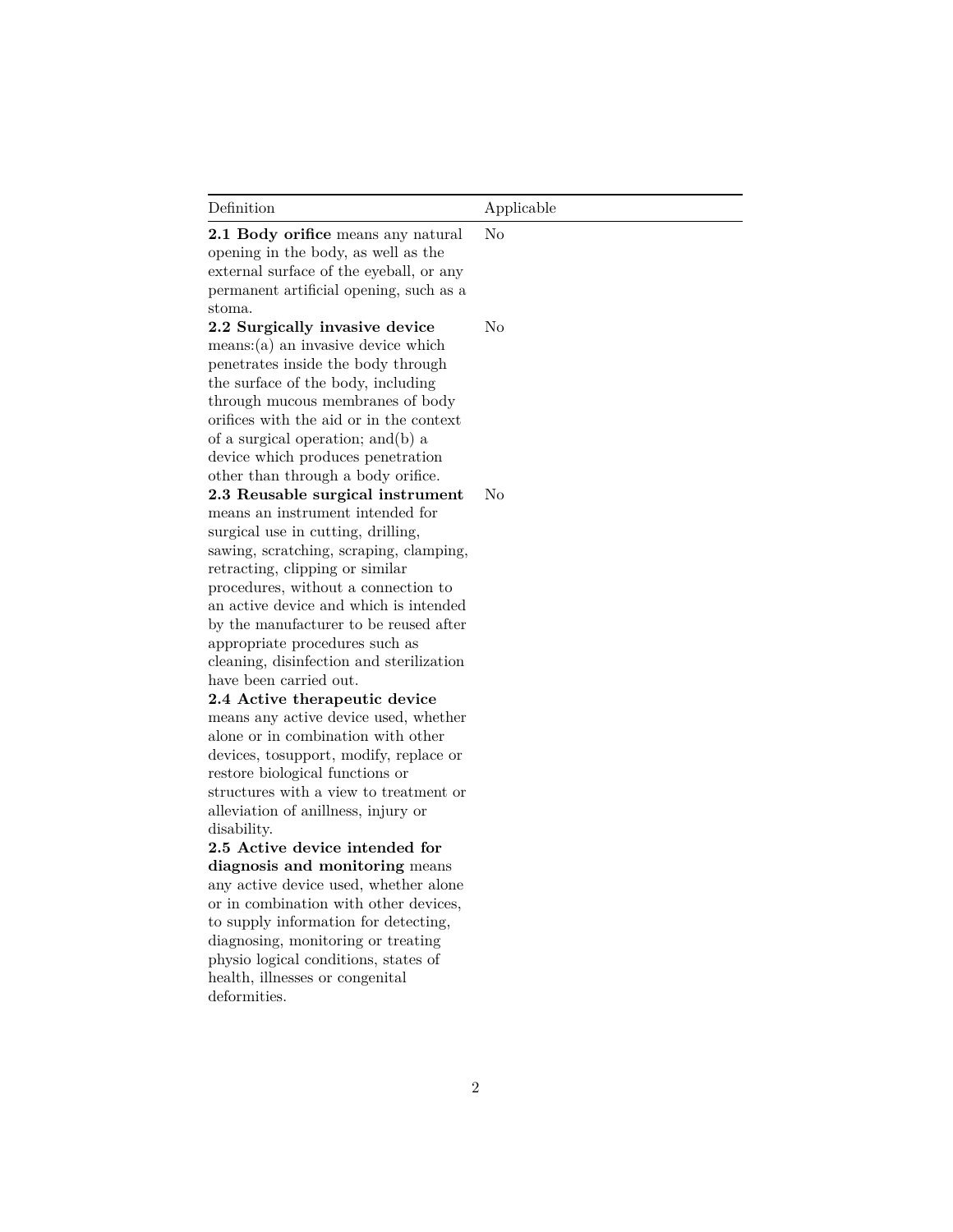| Definition                             | Applicable |
|----------------------------------------|------------|
| 2.6 Central circulatory system         |            |
| means the following blood              |            |
| vessels: arteriae pulmonales, aorta    |            |
| ascendens, arcus aortae, aorta         |            |
| descendens to the bifurcatio aortae,   |            |
| arteriae coronariae, arteria carotis   |            |
| communis, arteria carotis externa,     |            |
| arteria carotis interna, arteriae      |            |
| cerebrales, truncus brachiocephalicus, |            |
| venae cordis, venae pulmonales, vena   |            |
| cava superior and vena cava inferior.  |            |
| 2.7 Central nervous system means       |            |
| the brain, meninges and spinal cord.   |            |
| 2.8 Injured skin or mucous             |            |
| membrane means an area of skin or      |            |
| a mucous membrane presenting a         |            |
| pathologicalchange or change following |            |
| disease or a wound.                    |            |

# **Chapter 2: Implementing Rules**

| Rules                                                                                                                                                                                                                                                                                                                                                                                                                                                                                                                | Applicable |
|----------------------------------------------------------------------------------------------------------------------------------------------------------------------------------------------------------------------------------------------------------------------------------------------------------------------------------------------------------------------------------------------------------------------------------------------------------------------------------------------------------------------|------------|
| <b>3.1</b> Application of the<br>classification rules shall<br>be governed by the<br>intended purpose of the<br>devices.<br><b>3.2</b> If the device in<br>question is intended to be<br>used in combination with<br>another device, the<br>classification rules shall<br>apply separately to each<br>of the devices.<br>Accessories for a medical<br>device and for a product<br>listed in Annex XVI<br>MDR shall be classified<br>in their own right<br>separately from the<br>device with which they<br>are used. | Yes        |
|                                                                                                                                                                                                                                                                                                                                                                                                                                                                                                                      |            |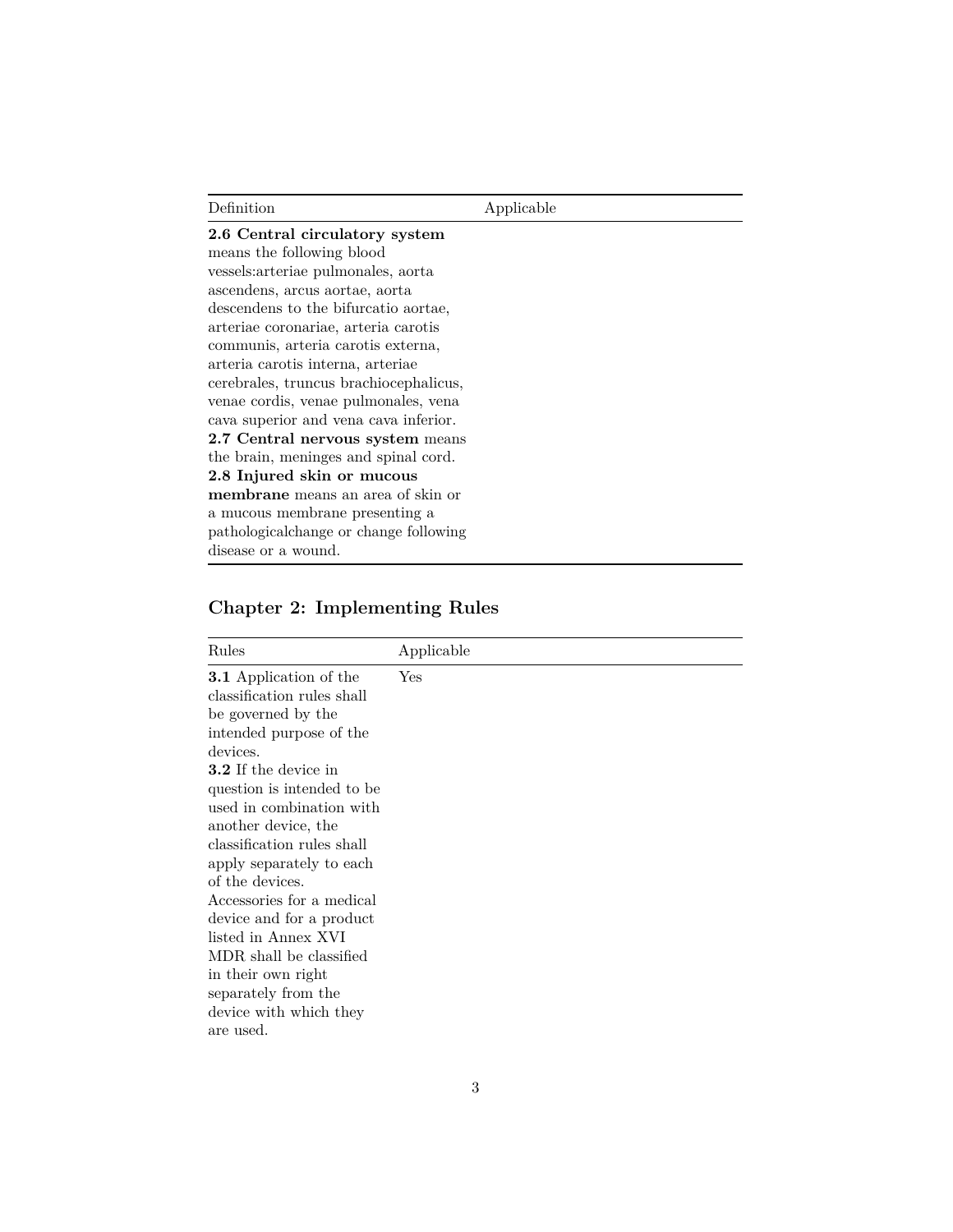| Rules | Applicable |
|-------|------------|
|       |            |

**3.3** Software, which drives a device or influences the use of a device, shall fall within the same class as the device.If the software is independent of any other device, it shall be classified in its own right. **3.4** If the device is not intended to be used solely or principally in a specific part of the body, it shall be considered and classified on the basis of the most critical specified use.

**3.5** If several rules, or if, within the same rule, several sub-rules, apply to the same device based on the device's intended purpose, the strictest rule and sub-rule resulting in the higher classification shall apply.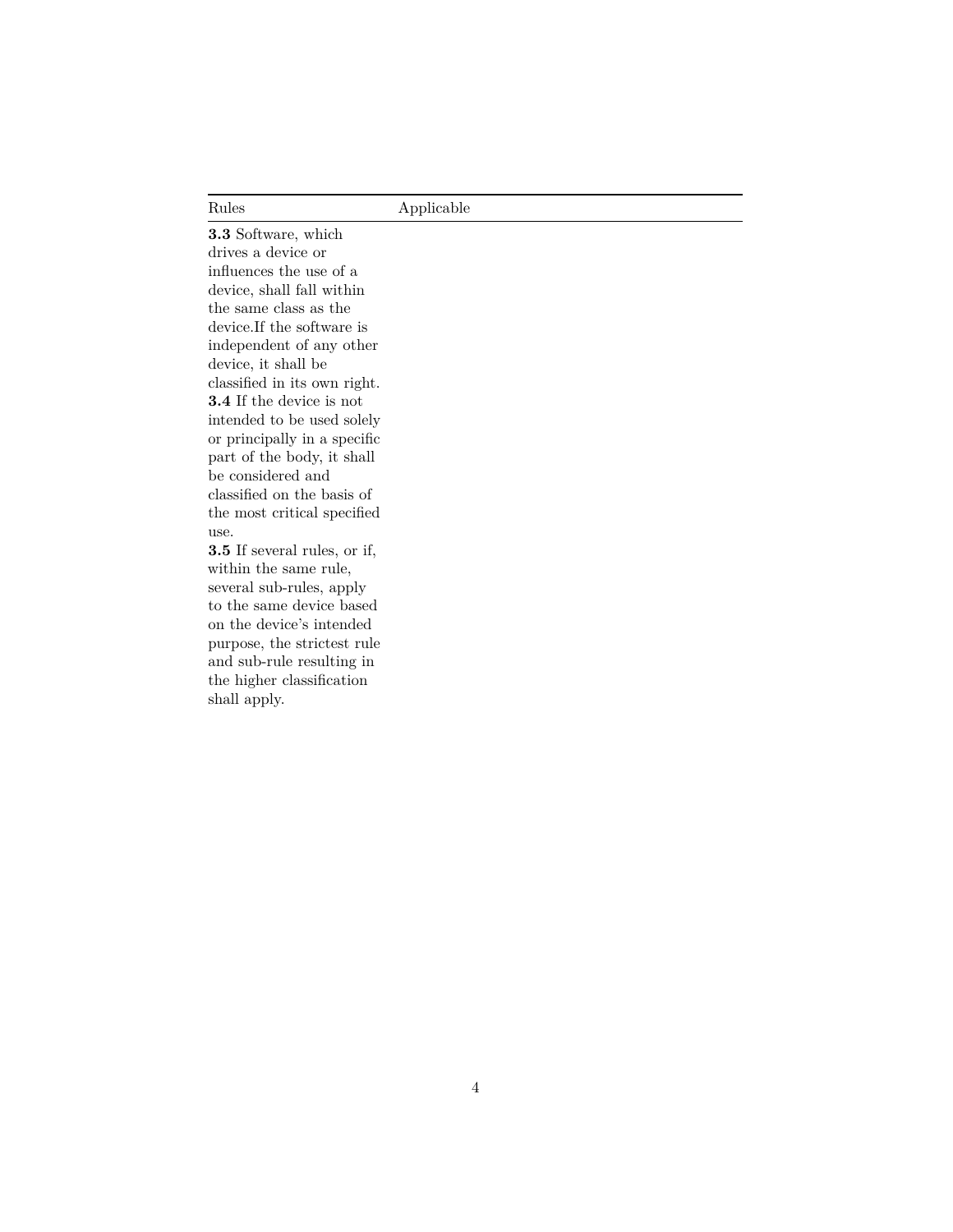| Rules | Applicable |  |
|-------|------------|--|

**3.6** In calculating the duration referred to in Section 1, continuous use shall mean:(a) the entire duration of use of the same device without regard to temporary interruption of use during a procedure or temporary removal for purposes such as cleaning or disinfection of the device. Whether the interruption of use or the removal is temporary shall be established in relation to the duration of the use prior to and after the period when the use is interrupted or the device removed; and(b) the accumulated use of a device that is intended by the manufacturer to be replaced immediately with another of the same type. **3.7** A device is considered to allow direct diagnosis when it provides the diagnosis of the disease or condition in question by itself or when it provides decisive information for the diagnosis.

# **Chapter 3: Classification Rules**

**4.) Non-Invasive Devices**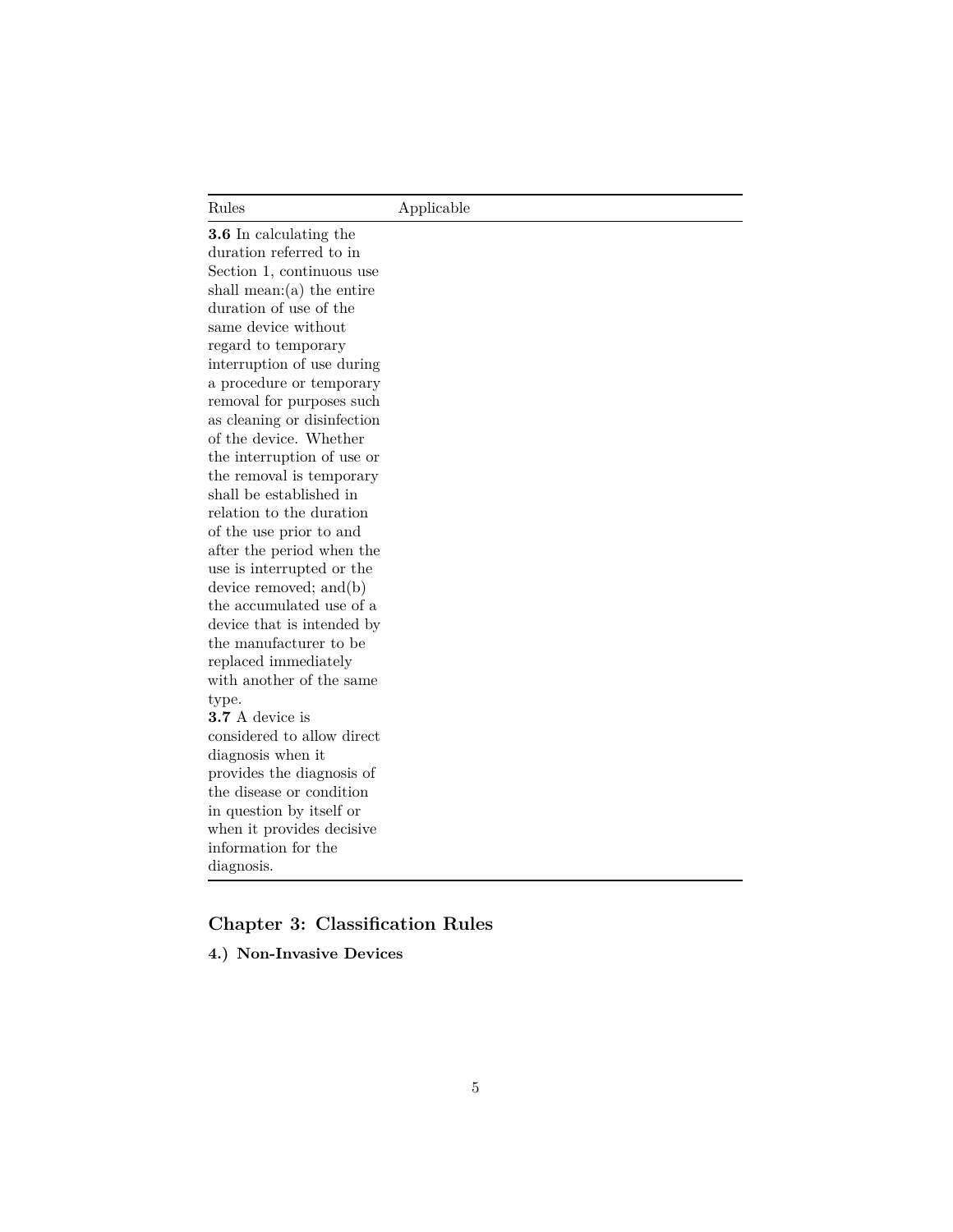*Rule 1*All non-invasive devices are classified as class I, unless one of the rules set out hereinafter applies. *Rule 2*All non-invasive devices intended for channelling or storing blood, body liquids, cells or tissues, liquids or gases for the purpose of eventual infusion, administration or introduction into the body are classified as class IIa:— if they may be connected to a class IIa, class IIb or class III active device; or— if they are intended for use for channelling or storing blood or other body liquids or for storing organs, partsof organs or body cells and tissues, except for blood bags; blood bags are classified as class IIb.In all other cases, such devices are classified as class I. No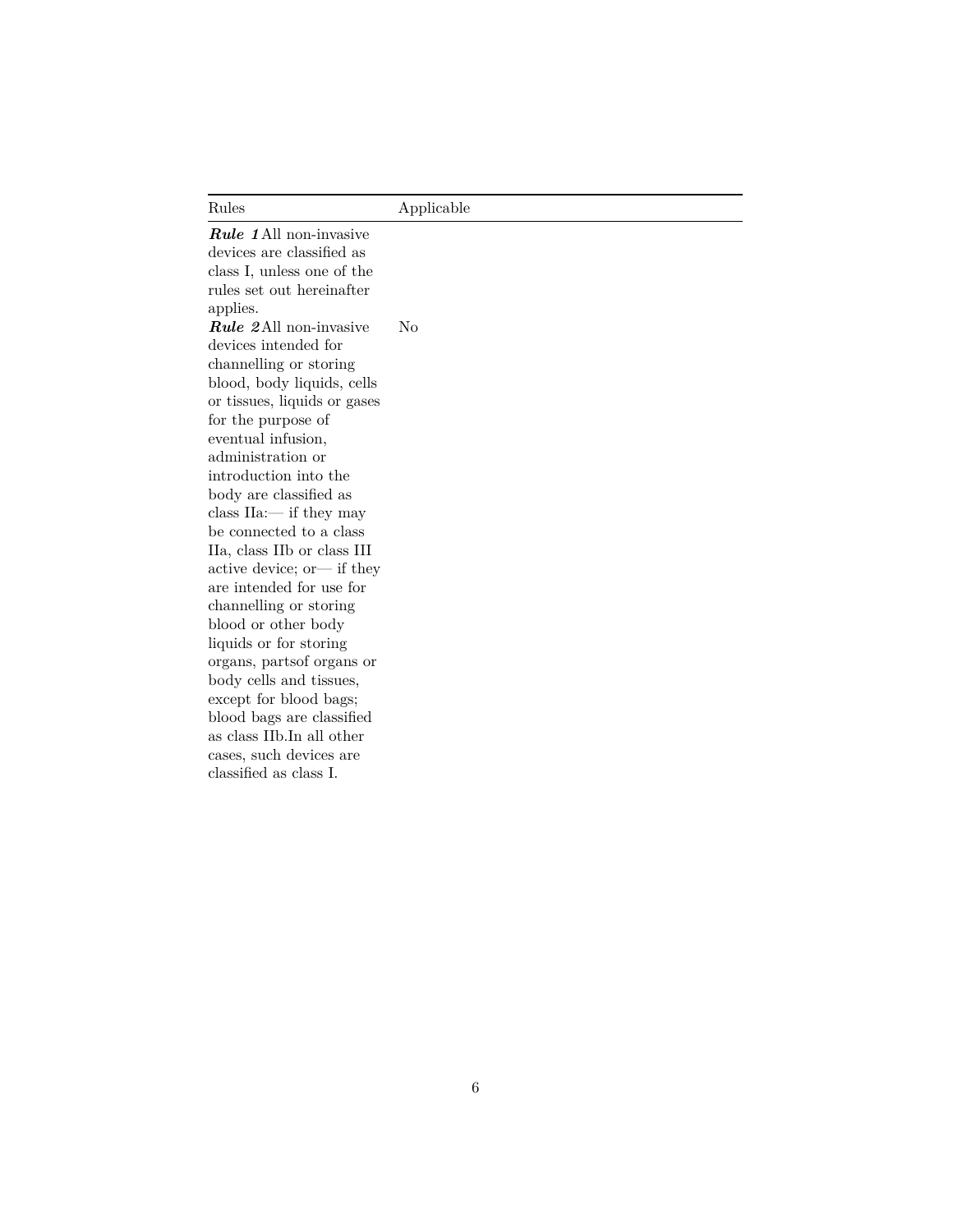| Rules                                                                                                                                                                                                                                                                                                                                                                                                                                                                                                                                                                                                                                                                                                                                                                                                                                                  | Applicable |
|--------------------------------------------------------------------------------------------------------------------------------------------------------------------------------------------------------------------------------------------------------------------------------------------------------------------------------------------------------------------------------------------------------------------------------------------------------------------------------------------------------------------------------------------------------------------------------------------------------------------------------------------------------------------------------------------------------------------------------------------------------------------------------------------------------------------------------------------------------|------------|
| <b>Rule</b> 3 All non-invasive<br>devices intended for<br>modifying the biological<br>or chemical composition<br>of human tissues or cells,<br>blood, other body liquids<br>or other liquids intended<br>for implantation or<br>administration into the<br>body are classified as<br>class IIb, unless the<br>treatment for which the<br>device is used consists of<br>filtration, centrifugation<br>or exchanges of gas, heat,<br>in which case they are<br>classified as class IIa.All<br>non-invasive devices<br>consisting of a substance<br>or a mixture of<br>substances intended to be<br>used in vitro in<br>direct contact with human<br>cells, tissues or organs<br>taken from the human<br>body or used in vitro<br>with human<br>embryosbefore their<br>implantation or<br>administration into the<br>body are classified as<br>class III. | No         |
|                                                                                                                                                                                                                                                                                                                                                                                                                                                                                                                                                                                                                                                                                                                                                                                                                                                        |            |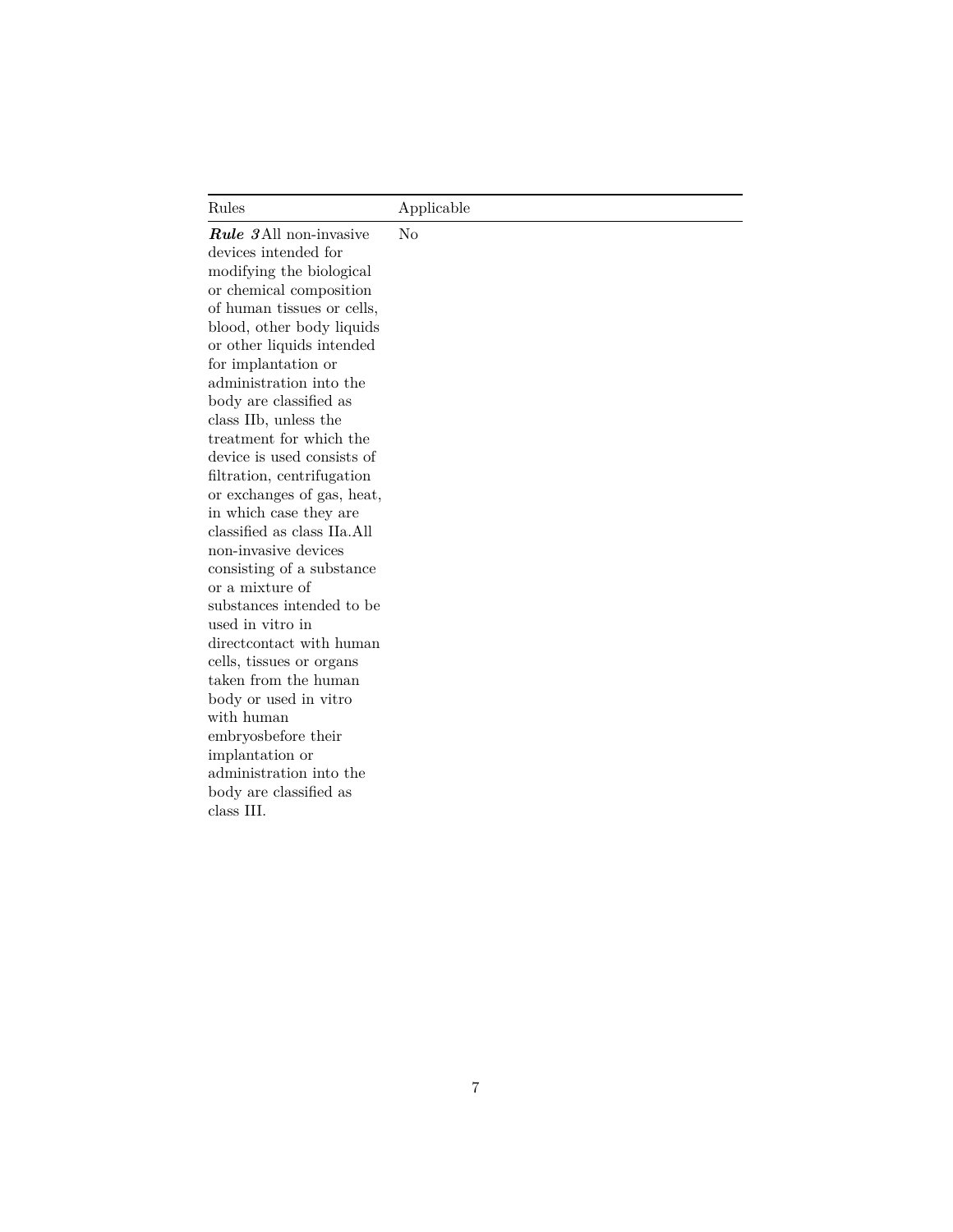| Rules                          | Applicable     |
|--------------------------------|----------------|
| <i>Rule 4</i> All non-invasive | N <sub>o</sub> |
| devices which come into        |                |
| contact with injured skin      |                |
| or mucous membrane are         |                |
| classified as: $-$ class I if  |                |
| they are intended to be        |                |
| used as a mechanical           |                |
| barrier, for compression       |                |
| or for absorption of           |                |
| exudates;— class IIb if        |                |
| they are intended to be        |                |
| used principally for           |                |
| injuries to skin which         |                |
| have breached the dermis       |                |
| ormucous membrane and          |                |
| can only heal by               |                |
| secondary intent;— class       |                |
| IIa if they are principally    |                |
| intended to manage the         |                |
| micro-environment of           |                |
| injured skin or mucous         |                |
| membrane; and— class           |                |
| IIa in all other cases. This   |                |
| rule applies also to the       |                |
| invasive devices that          |                |
| come into contact with         |                |
| injured mucous                 |                |
| membrane.                      |                |

**5.) Invasive Devices**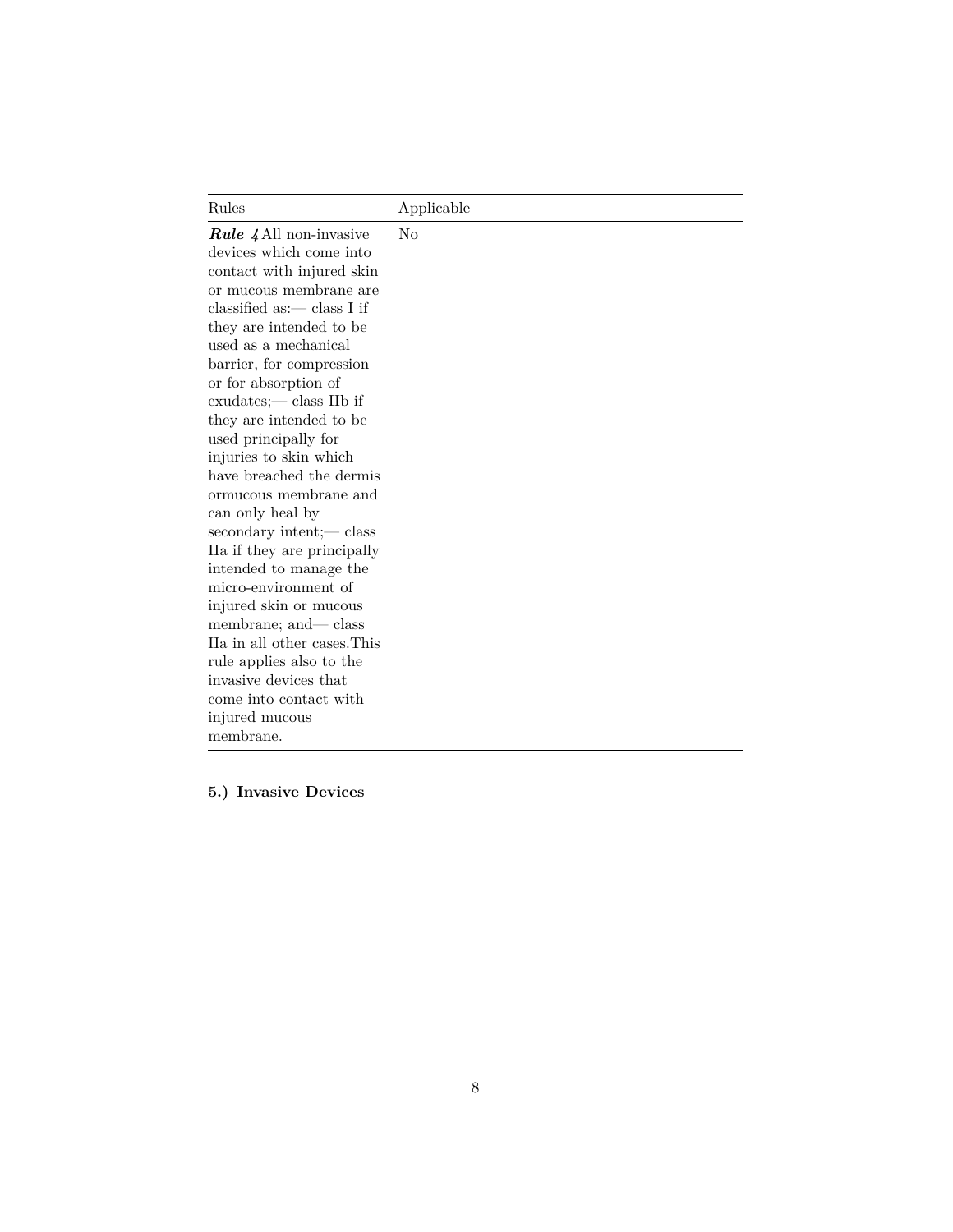No

*Rule 5*All invasive devices with respect to body orifices, other than surgically invasive devices, which are not intended for connection to an active device or which are intended for connection to a class I active device are classified as:— class I if they are intended for transient use;— class IIa if they are intended for short-term use, except if they are used in the oral cavity as far as the pharynx, in an ear canal up to the ear drum or in the nasal cavity, in which case they are classified as class I; and— class IIb if they are intended for long-term use, except if they are used in the oral cavity as far as the pharynx, in an ear canal up to the ear drum or in the nasal cavity and are not liable to be absorbed by the mucous membrane, in which case they are classified as class IIa.All invasive devices with respect to body orifices, other than surgically invasive devices, intended for connectionto a class IIa, class IIb or class III active device, are classified as class IIa.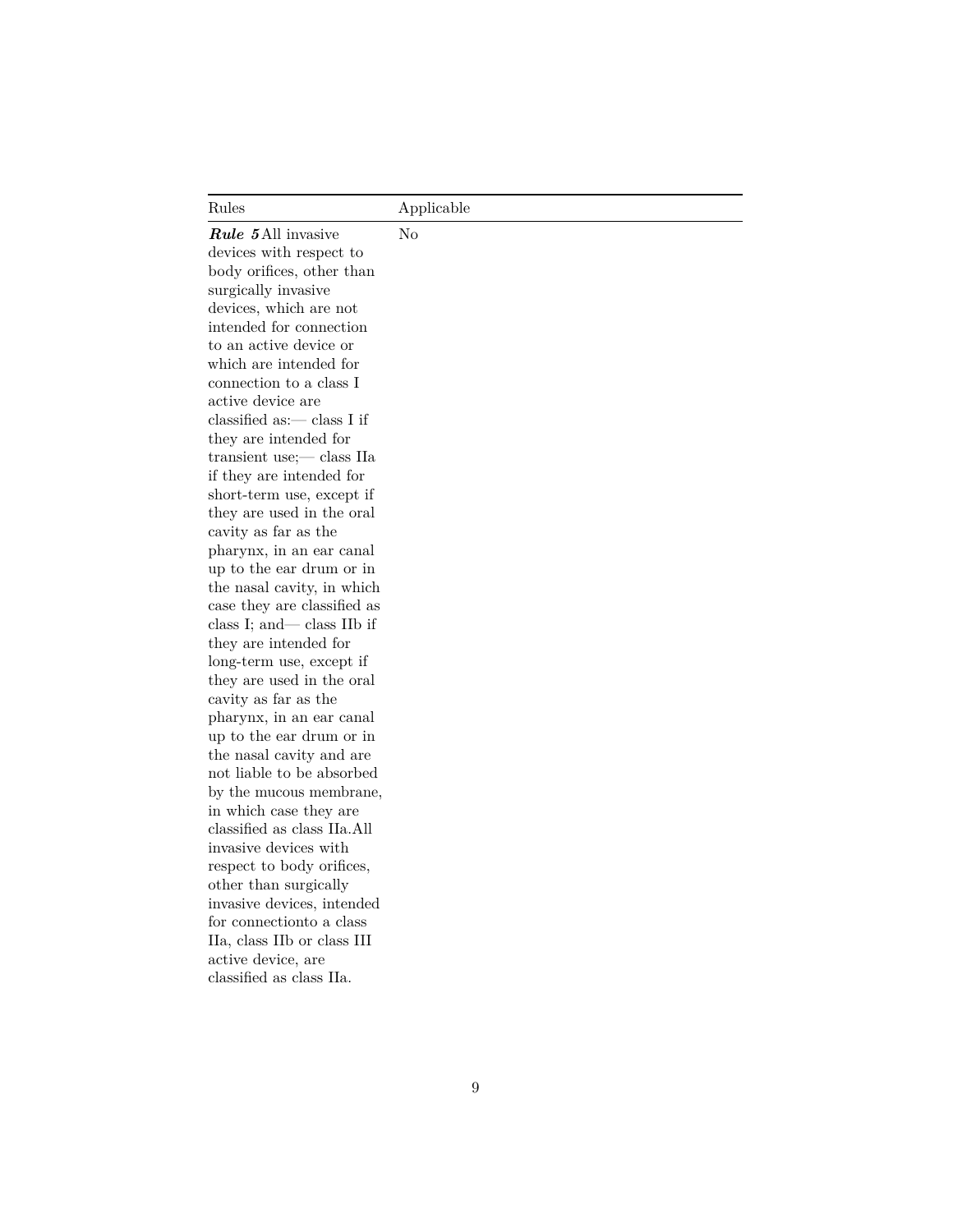| Rules                                                                              | Applicable     |
|------------------------------------------------------------------------------------|----------------|
| <b>Rule 6</b> All surgically<br>invasive devices intended<br>for transient use are | N <sub>o</sub> |
| classified as class IIa<br>unless they: $-$ are                                    |                |
| intended specifically to<br>control, diagnose,                                     |                |
| monitor or correct a                                                               |                |
| defect of the heart or of<br>the central circulatory                               |                |
| system through direct                                                              |                |
| contact with those parts                                                           |                |
| of the body, in which<br>case they are classified as                               |                |
| class $III$ ; $\rightarrow$ are reusable                                           |                |
| surgical instruments, in<br>which case they are                                    |                |
| classified as class $I$ ; — are                                                    |                |
| intended specifically for                                                          |                |
| use in direct contact with<br>the heart or central                                 |                |
| circulatory system or the                                                          |                |
| central nervous system,<br>in which case they are                                  |                |
| classified as class $III$ ;—                                                       |                |
| are intended to supply                                                             |                |
| energy in the form of<br>ionising radiation in                                     |                |
| which case they are                                                                |                |
| classified as class $IIb$ ;—                                                       |                |
| have a biological effect or<br>are wholly or mainly                                |                |
| absorbed in which case                                                             |                |
| they are classified as class<br>IIb; or — are intended to                          |                |
| administer medicinal                                                               |                |
| products by means of a                                                             |                |
| delivery system, if such<br>administration of a                                    |                |
| medicinal product is done                                                          |                |
| in a manner that is                                                                |                |
| potentially hazardous<br>taking account of the                                     |                |
| mode of application, in                                                            |                |
| which case they are                                                                |                |
| classified as class IIb.                                                           |                |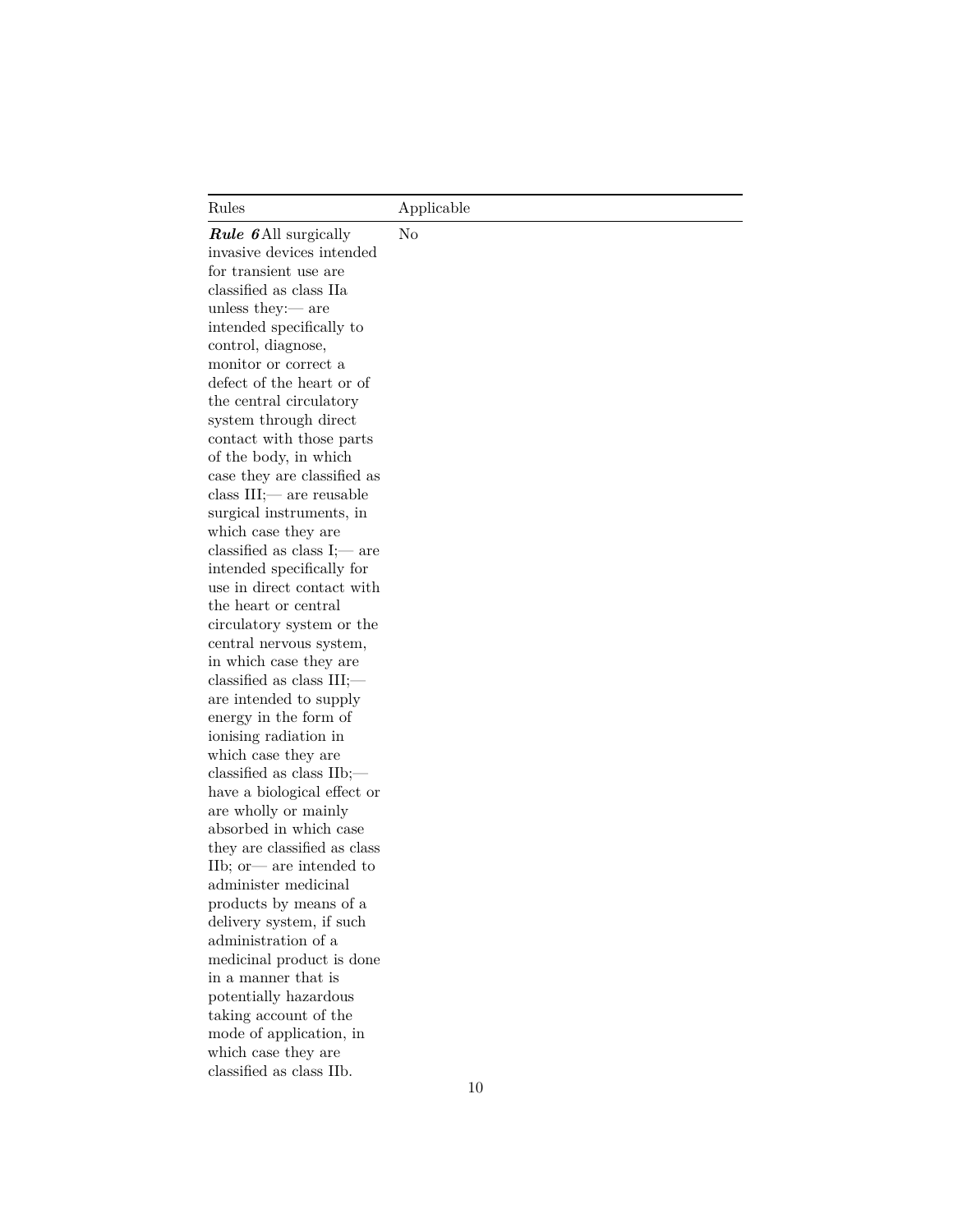| Rules                                                                                                                                                                                                                                                                                                                                                                                                                                                                                                                                                                                                                                                                                                                                                                                                                                                                                                                                                                                                                                                                                                                                                  | Applicable |
|--------------------------------------------------------------------------------------------------------------------------------------------------------------------------------------------------------------------------------------------------------------------------------------------------------------------------------------------------------------------------------------------------------------------------------------------------------------------------------------------------------------------------------------------------------------------------------------------------------------------------------------------------------------------------------------------------------------------------------------------------------------------------------------------------------------------------------------------------------------------------------------------------------------------------------------------------------------------------------------------------------------------------------------------------------------------------------------------------------------------------------------------------------|------------|
| <b>Rule 7All surgically</b><br>invasive devices intended<br>for short-term use are<br>classified as class IIa<br>unless they: $-$ are<br>intended specifically to<br>control, diagnose,<br>monitor or correct a<br>defect of the heart or of<br>the central circulatory<br>system through direct<br>contact with those parts<br>of the body, in which<br>case they are classified as<br>class $III$ ; are intended<br>specifically for use in<br>direct contact with the<br>heart or central<br>circulatory system or the<br>central nervous system,<br>in which case they are<br>classified as class $III$ ;—<br>are intended to supply<br>energy in the form of<br>ionizing radiation in<br>which case they are<br>classified as class $IIb$ ;—<br>have a biological effect or<br>are wholly or mainly<br>absorbed in which case<br>they are classified as class<br>$III$ ; are intended to<br>undergo chemical change<br>in the body in which case<br>they are classified as class<br>IIb, except if the devices<br>are placed in the teeth;<br>$or$ are intended to<br>administer medicines, in<br>which case they are<br>classified as class IIb. | No         |
|                                                                                                                                                                                                                                                                                                                                                                                                                                                                                                                                                                                                                                                                                                                                                                                                                                                                                                                                                                                                                                                                                                                                                        |            |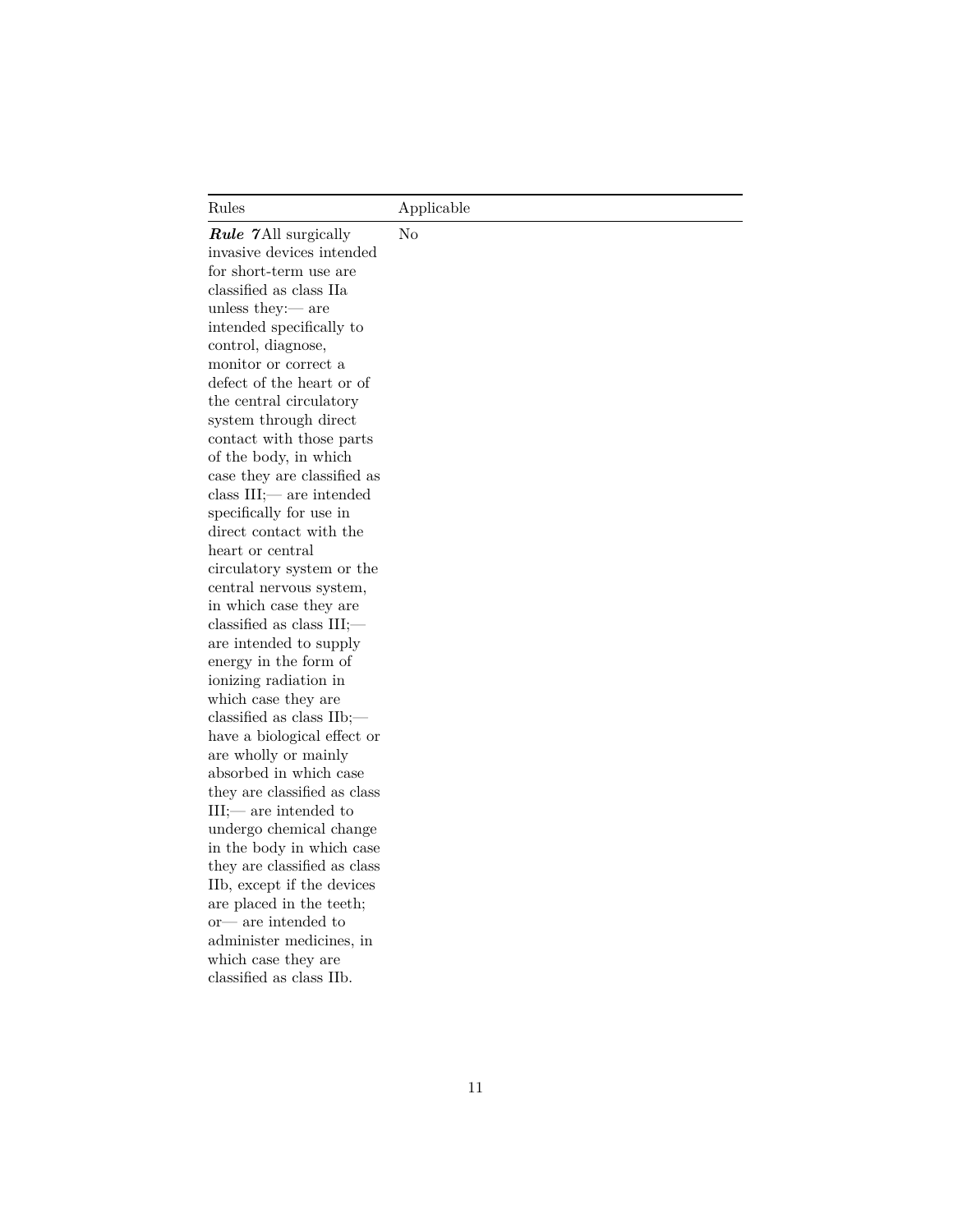No

*Rule 8*All implantable devices and long-term surgically invasive devices are classified as class IIb unless they:— are intended to be placed in the teeth, in which case they are classified as class IIa;— are intended to be used in direct contact with the heart, the central circulatory system or the central nervous system, in which case they are classified as class III;— have a biological effect or are wholly or mainly absorbed, in which case they are classified as class III; are intended to undergo chemical change in the body in which case they are classified as class III, except if the devices are placed in the teeth;— are intended to administer medicinal products, in which case they are classified as class III; are active implantable devices or their accessories, in which cases they are classified as class III;— are breast implants or surgical meshes, in which cases they are classified as class III;— are total or partial joint replacements, in which case they are classified as class III, with the exception of ancillary components such as screws, wedges, plates and instruments; or— are spinal disc replacement implants or are implantable devices that come into contact with the spinal column, in which case they are classified as class III with the exception of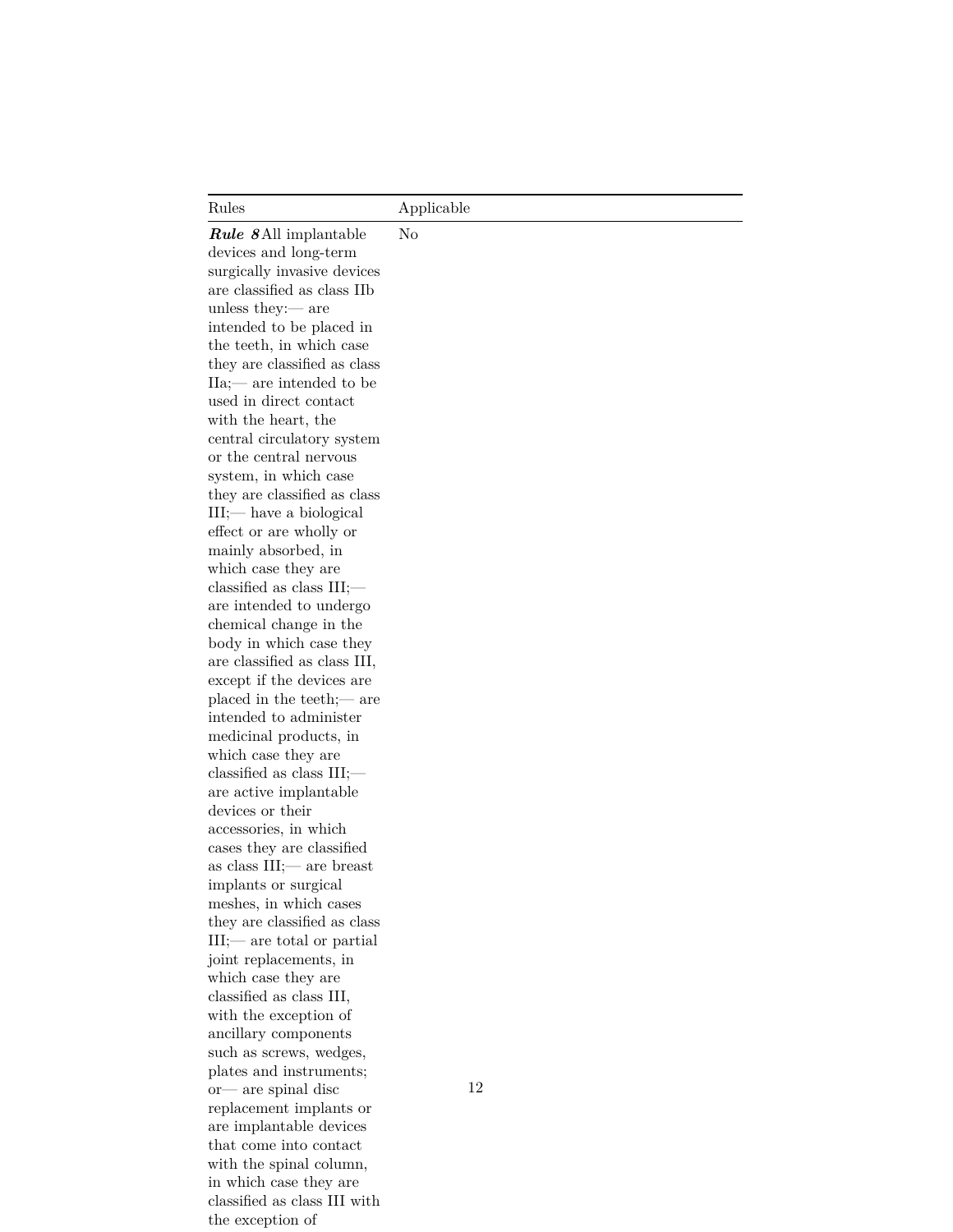**6.) Active Devices**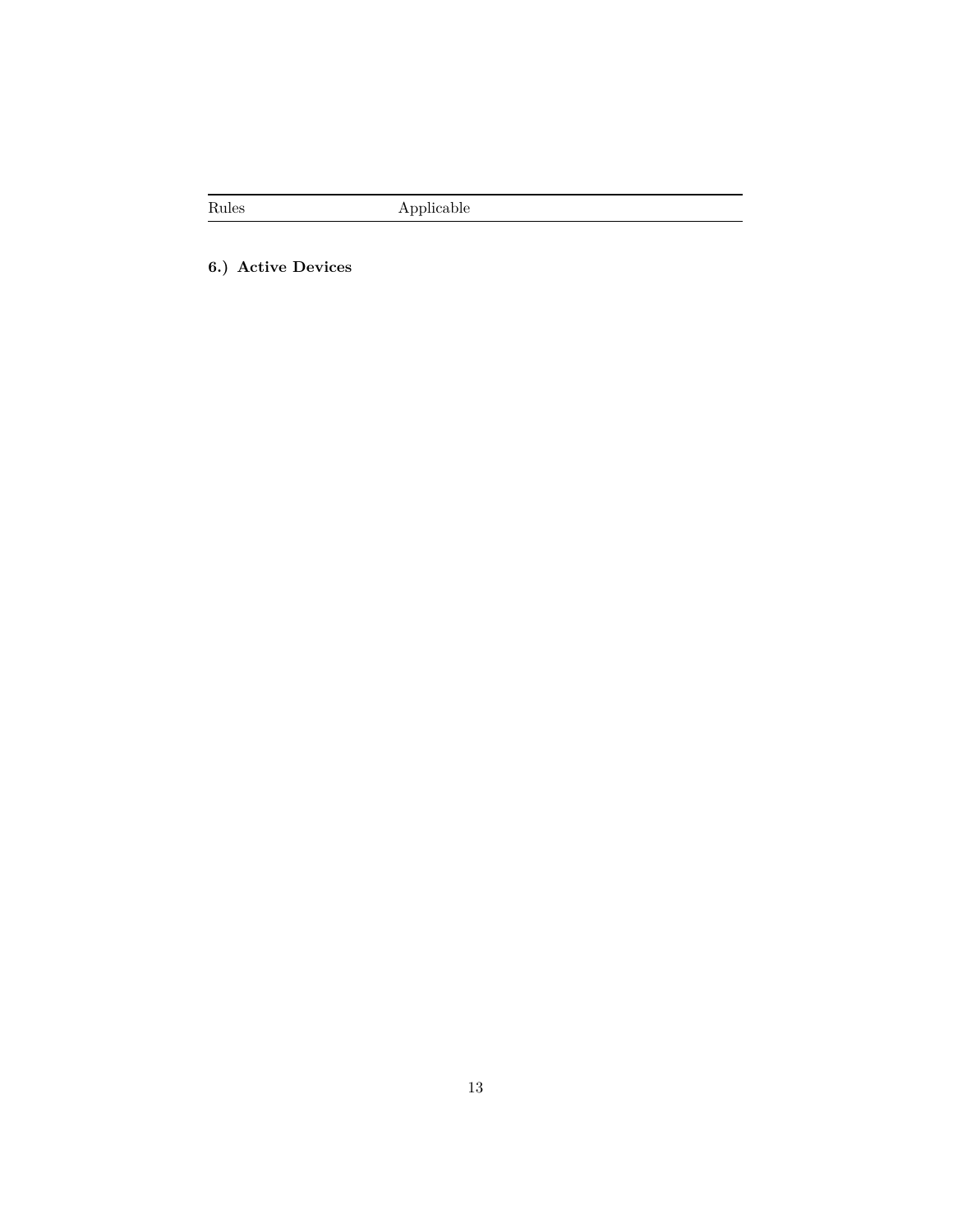*Rule 9*All active therapeutic devices intended to administer or exchange energy are classified as class IIa unless their characteristics are such that they may administer energy to or exchange energy with the human body in a potentially hazardous way, taking account of the nature, the density and site of application of the energy, in which case they are classified as class IIb.All active devices intended to control or monitor the performance of active therapeutic class IIb devices, or intended directly to influence the performance of such devices are classified as class IIb.All active devices intended to emit ionizing radiation for therapeutic purposes, including devices which control or monitor such devices, or which directly influence their performance, are classified as class IIb.All active devices that are intended for controlling, monitoring or directly influencing the performance of active implantable devices are classified as class III.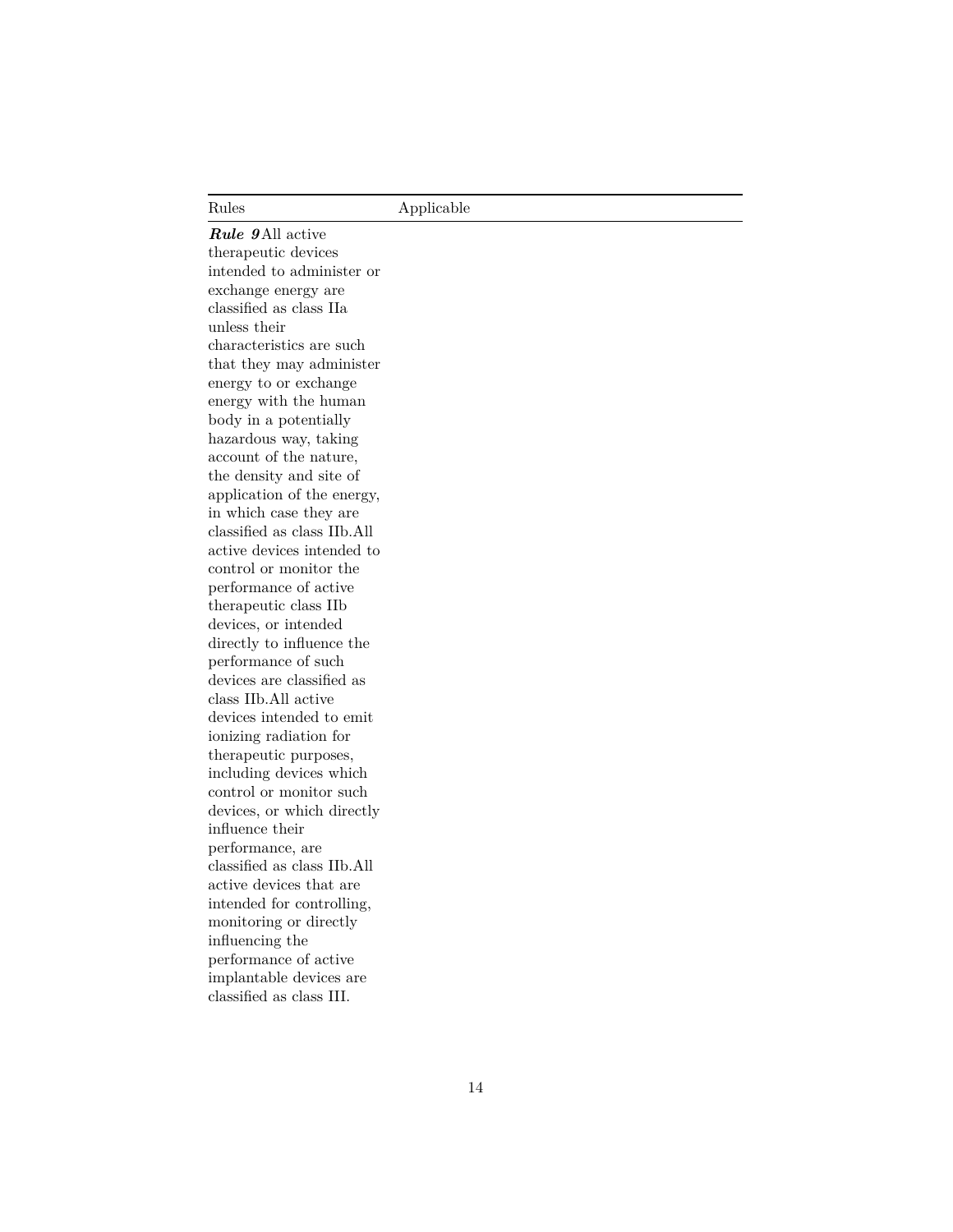*Rule 10*Active devices intended for diagnosis and monitoring are classified as class IIa:— if they are intended to supply energy which will be absorbed by the human body, except for devices intended to illuminate the patient's body, in the visible spectrum, in which case they are classified as class I;— if they are intended to image in vivo distribution of radiopharmaceuticals; or— if they are intended to allow direct diagnosis or monitoring of vital physiological processes, unless they are specifically intended for monitoring of vital physiological parameters and the nature of variations of those parameters is such that it could result in immediate danger to the patient, for instance variations in cardiac performance, respiration, activity of the central nervous system, or they are intended for diagnosis in clinical situations where the patient is in immediate danger, in which cases they are classified as class IIb.Active devices intended to emit ionizing radiation and intended for diagnostic or therapeutic radiology, including interventional radiology devices and devices which control or monitor such devices, or which directly influence their performance, are classified as class IIb.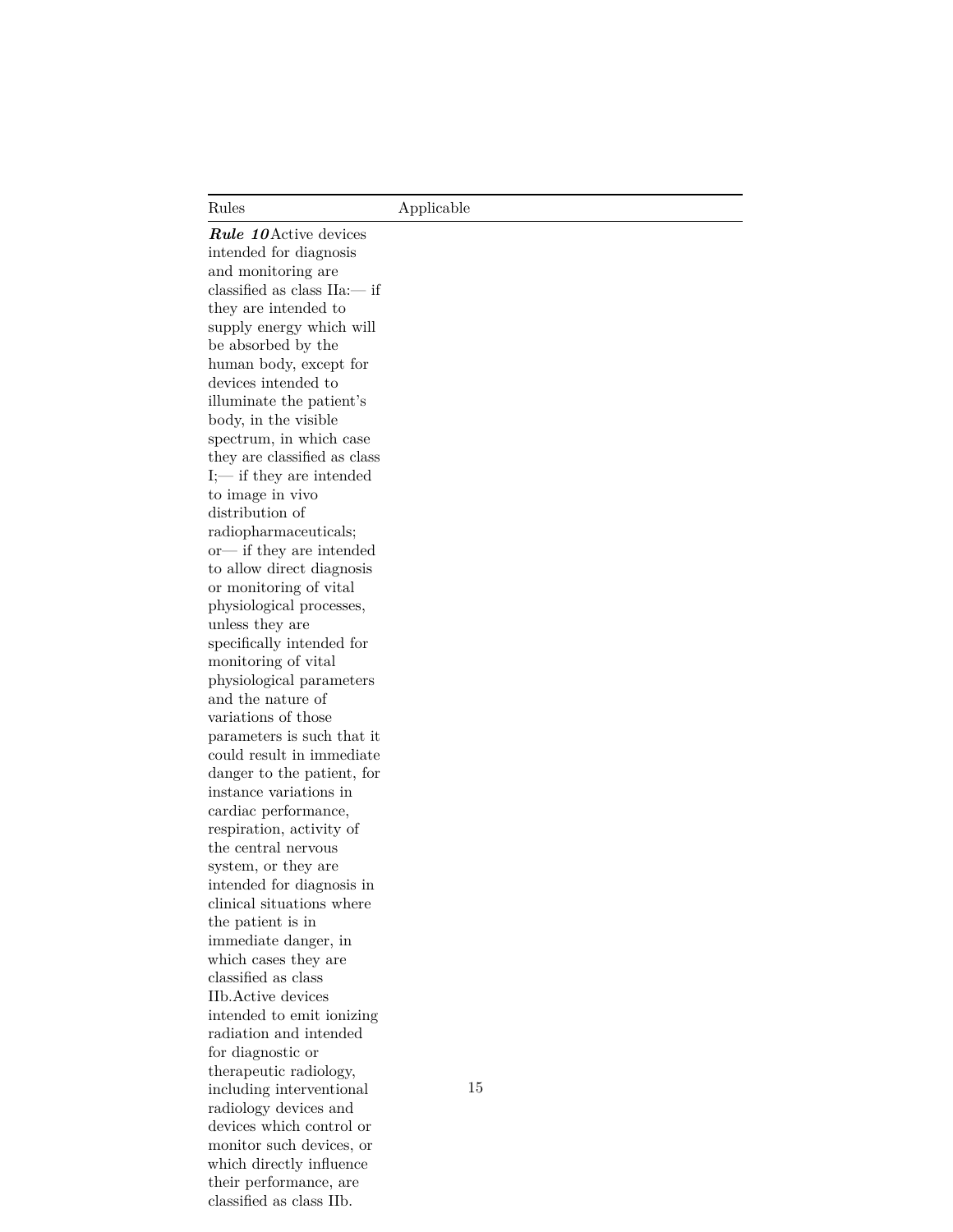*Rule 11*Software intended to provide information which is used to take decisions with diagnosis or therapeutic purposes is classified as class IIa, except if such decisions have an impact that may cause:— death or an irreversible deterioration of a person's state of health, in which case it is in class III; or— a serious deterioration of a person's state of health or a surgical intervention, in which case it is classified as class IIb.Software intended to monitor physiological processes is classified as class IIa, except if it is intended for monitoring of vital physiological parameters, where the nature of variations of those parameters is such that it could result in immediate danger to the patient, in which case it is classified as class IIb. All other software is classified as class I. Yes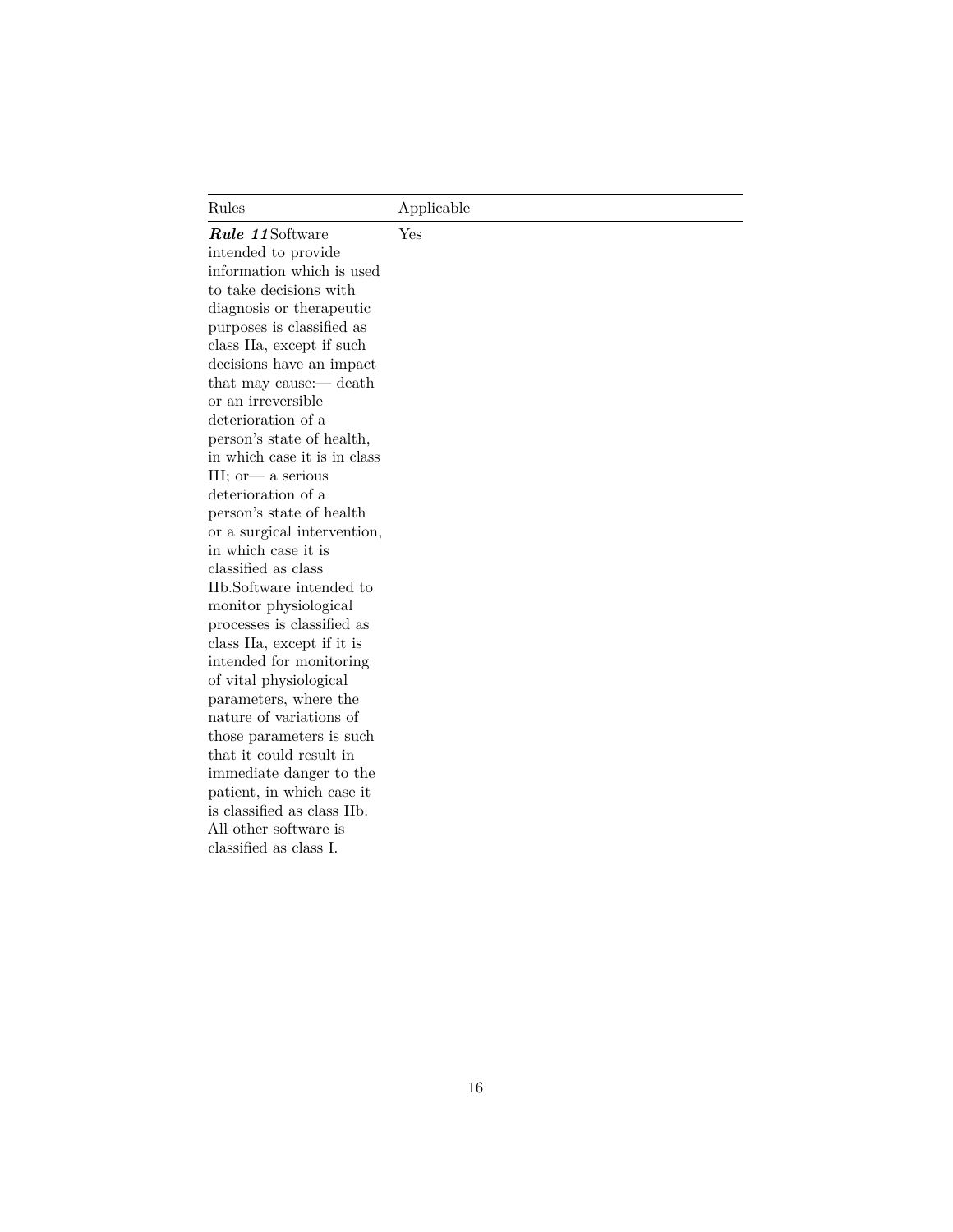| Rules                          | Applicable |
|--------------------------------|------------|
| <b>Rule 12All active</b>       |            |
| devices intended to            |            |
| administer and/or remove       |            |
| medicinal products, body       |            |
| liquids or other               |            |
| substances to or from the      |            |
| body are classified as         |            |
| class IIa, unless this is      |            |
| done in a manner that is       |            |
| potentially hazardous,         |            |
| taking account of the          |            |
| nature of the substances       |            |
| involved, of the part of       |            |
| the body concerned and         |            |
| of the mode of                 |            |
| application in which case      |            |
| they are classified as class   |            |
| II <sub>b</sub> .              |            |
| <b>Rule 13All other active</b> |            |
| devices are classified as      |            |
| class I.                       |            |

**7.) Special Rules**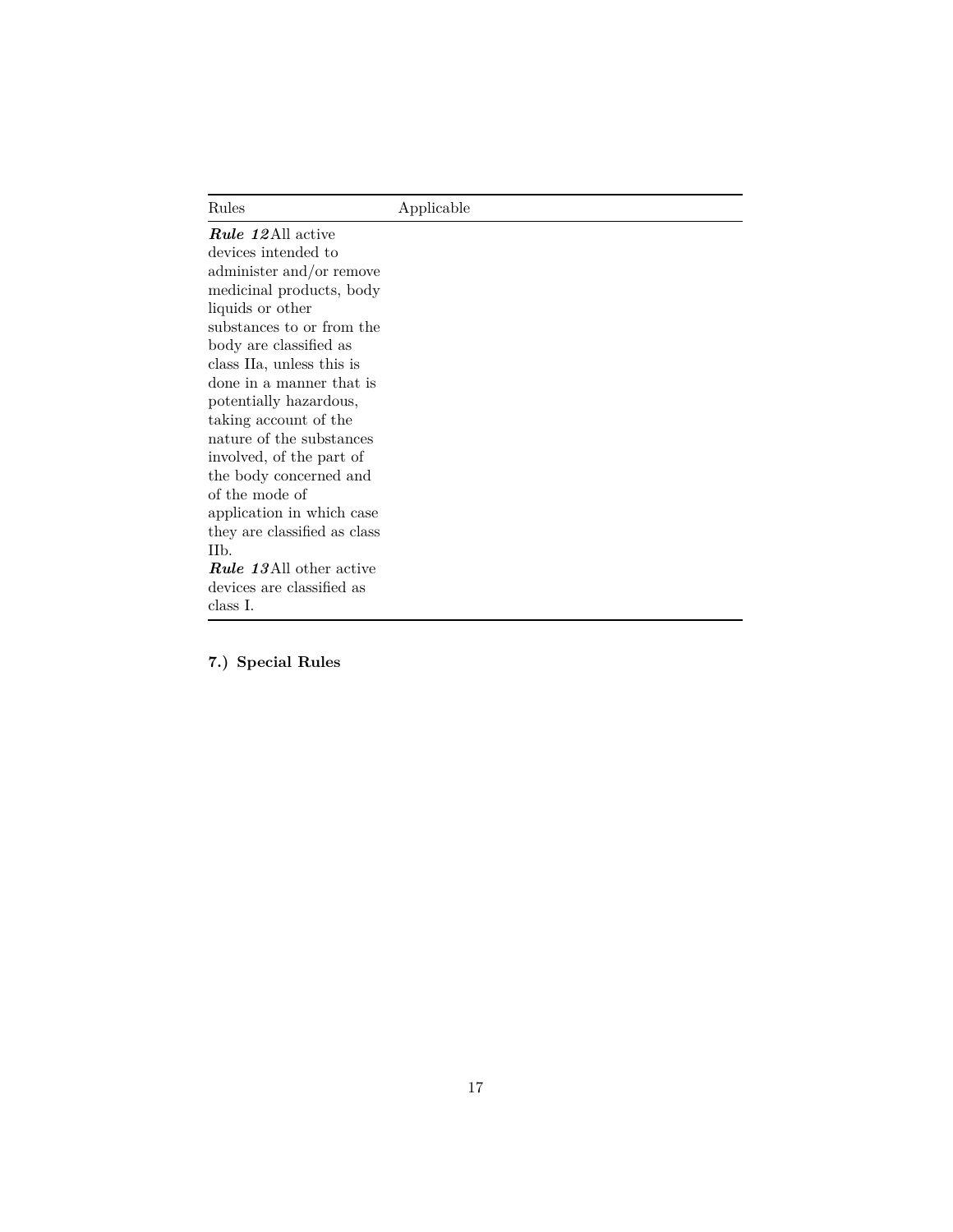| Rules                                                                                                                                                                                                                                                                                                                                                                                                                                                                                                                                                                                                                                                                                                                                                                                   | Applicable                       |
|-----------------------------------------------------------------------------------------------------------------------------------------------------------------------------------------------------------------------------------------------------------------------------------------------------------------------------------------------------------------------------------------------------------------------------------------------------------------------------------------------------------------------------------------------------------------------------------------------------------------------------------------------------------------------------------------------------------------------------------------------------------------------------------------|----------------------------------|
| <i>Rule 14</i> All devices<br>incorporating, as an<br>integral part, a substance<br>which, if used separately,<br>can be considered to be a<br>medicinal product, as<br>defined in point 2 of<br>Article 1 of Directive<br>$2001/83/EC$ , including a<br>medicinal product<br>derived from human<br>blood or human plasma,<br>as defined in point 10 of<br>Article 1 of that<br>Directive, and that has<br>an action ancillary to<br>that of the devices, are<br>classified as class III.<br><b>Rule 15</b> All devices used<br>for contraception or<br>prevention of the<br>transmission of sexually<br>transmitted diseases are<br>classified as class IIb,<br>unless they are<br>implantable or long term<br>invasive devices, in which<br>case they are classified as<br>class III. | N <sub>0</sub><br>N <sub>0</sub> |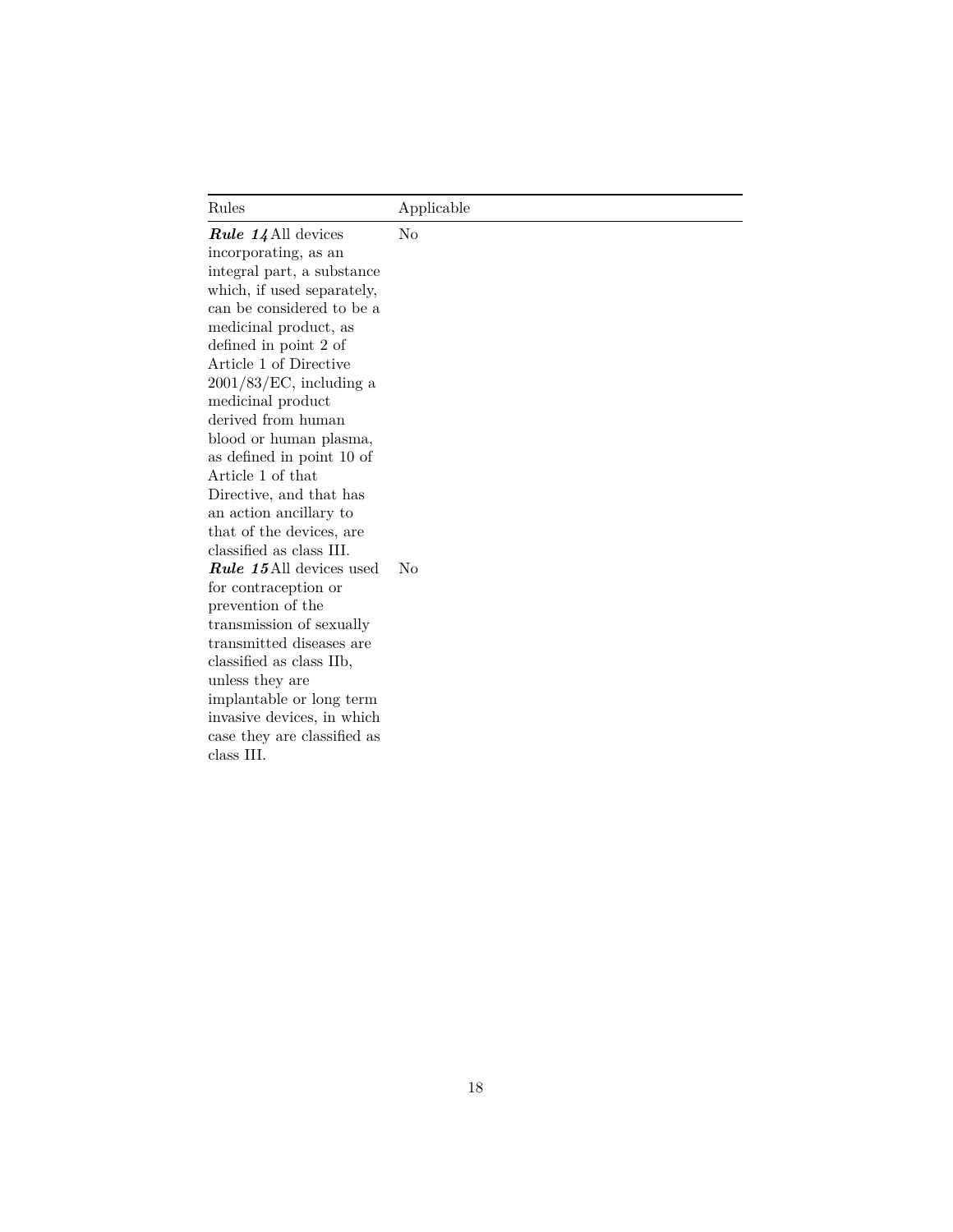Rules Applicable *Rule 16*All devices intended specifically to be used for disinfecting, cleaning, rinsing or, where appropriate, hydrating contact lenses are classified as class IIb.All devices intended specifically to be used for disinfecting or sterilising medical devices are classified as class IIa, unless they are disinfecting solutions or washer-disinfectors intended specifically to be used for disinfecting invasive devices, as the end point of processing, in which case they are classified as class IIb.This rule does not apply to devices that are intended to clean devices other than contact lenses by means of physical action only. No *Rule 17*Devices specifically intended for recording of diagnostic images generated by X-ray radiation are classified as class IIa. No

19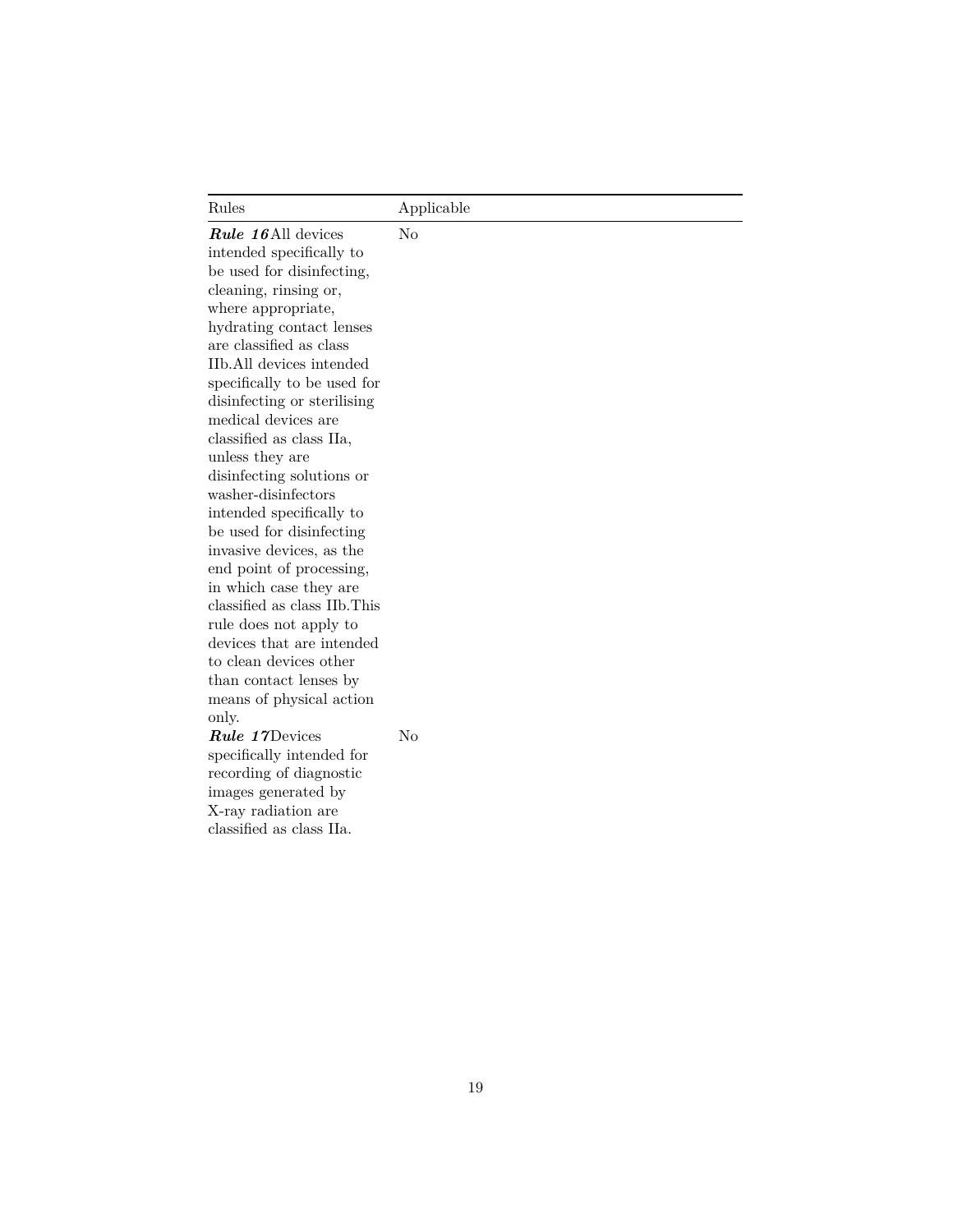| Rules                                                                                                                                                                                                                                                                                                                                                                                                                                                                  | Applicable |
|------------------------------------------------------------------------------------------------------------------------------------------------------------------------------------------------------------------------------------------------------------------------------------------------------------------------------------------------------------------------------------------------------------------------------------------------------------------------|------------|
| <b>Rule 18</b> All devices<br>manufactured utilizing<br>tissues or cells of human<br>or animal origin, or their<br>derivatives, which are<br>non-viable or rendered<br>non-viable, are classified<br>as class III, unless such<br>devices are manufactured<br>utilizing tissues or cells of<br>animal origin, or their<br>derivatives, which are<br>non-viable or rendered<br>non-viable and are<br>devices intended to come<br>into contact with intact<br>skin only. | $\rm No$   |
| <b>Rule 19</b> All devices<br>incorporating or<br>consisting of<br>nanomaterial are<br>$classified as:$ class III if<br>they present a high or<br>medium potential for<br>internal exposure;— class<br>IIb if they present a low<br>potential for internal<br>exposure; and— class IIa<br>if they present a<br>negligible potential for<br>internal exposure.                                                                                                          | No         |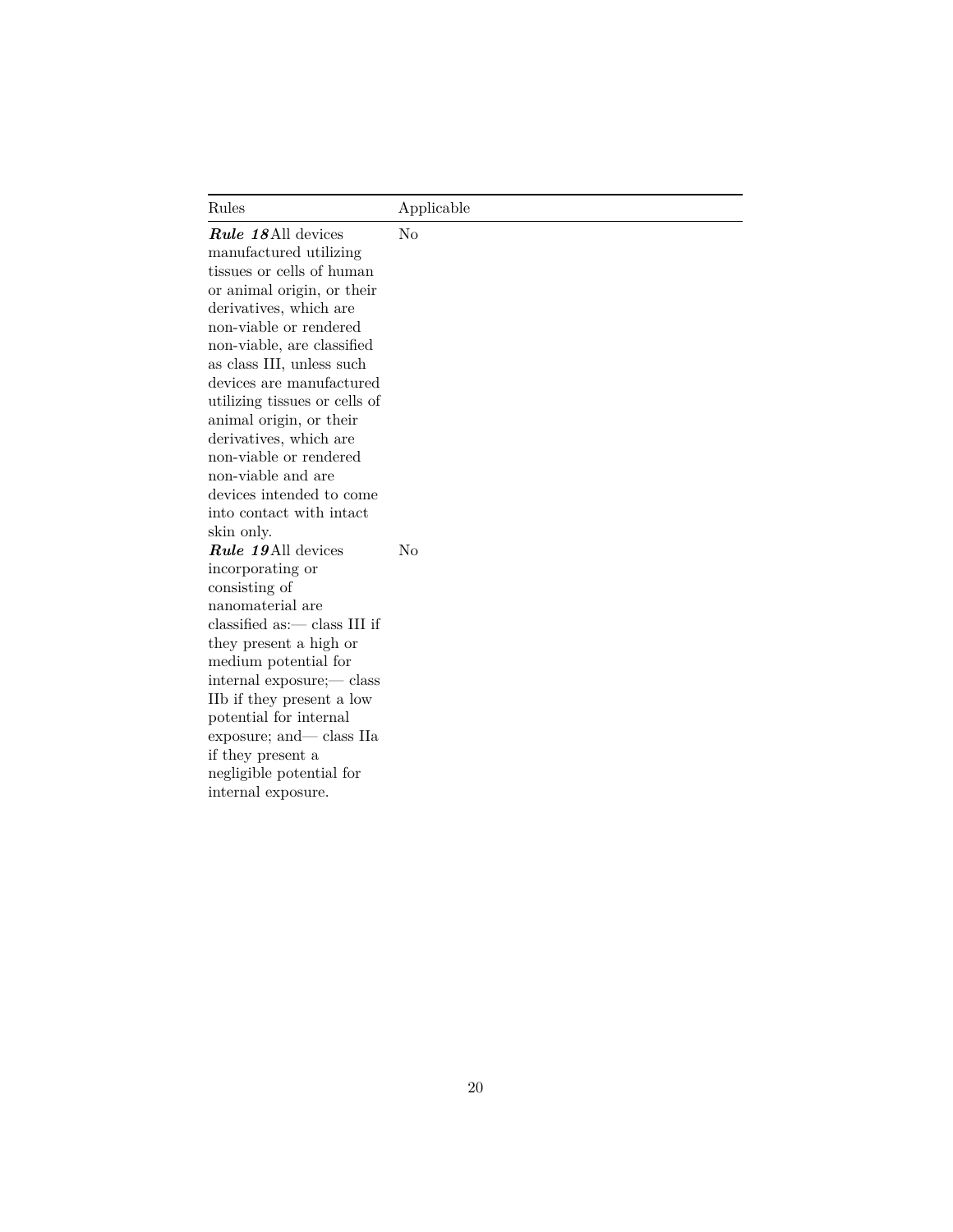Rules Applicable *Rule 20*All invasive devices with respect to body orifices, other than surgically invasive devices, which are intended to administer medicinal products by inhalation are classified as class IIa, unless their mode of action has an essential impact on the efficacy and safety of the administered medicinal product or they are intended to treat life-threatening conditions, in which case they are classified as class IIb. No

#### 21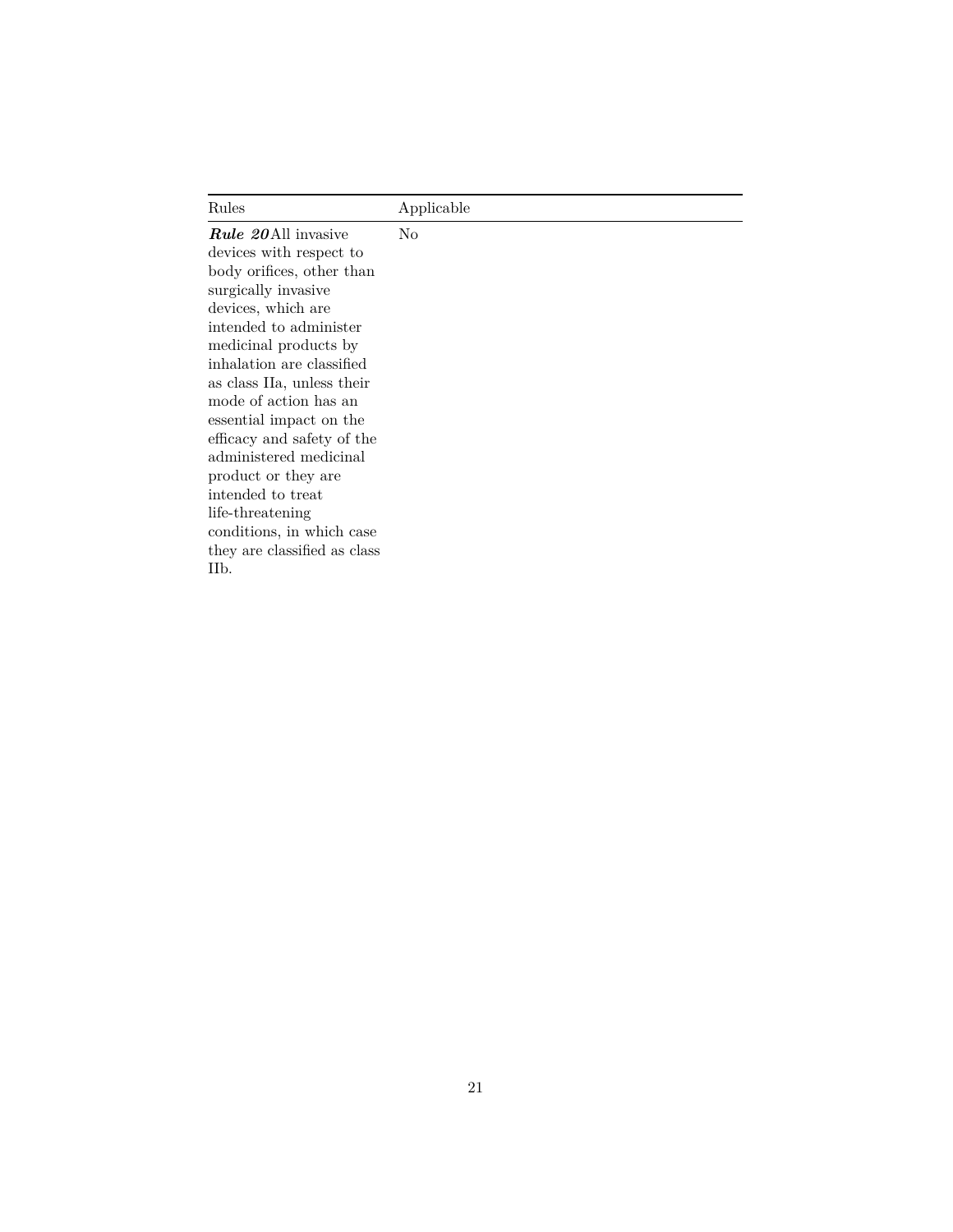*Rule 21*Devices that are composed of substances or of combinations of substances that are intended to be introduced into the human body via a body orifice or applied to the skin and that are absorbed by or locally dispersed in the human body are classified as: class III if they, or their products of metabolism, are systemically absorbed by the human body in order to achieve the intended purpose;— class III if they achieve their intended purpose in the stomach or lower gastrointestinal tract and they, or their products of metabolism, are systemically absorbed by the human body;— class IIa if they are applied to the skin or if they are applied in the nasal or oral cavity as far as the pharynx, and achieve their intended purpose on those cavities; and— class IIb in all other cases. No